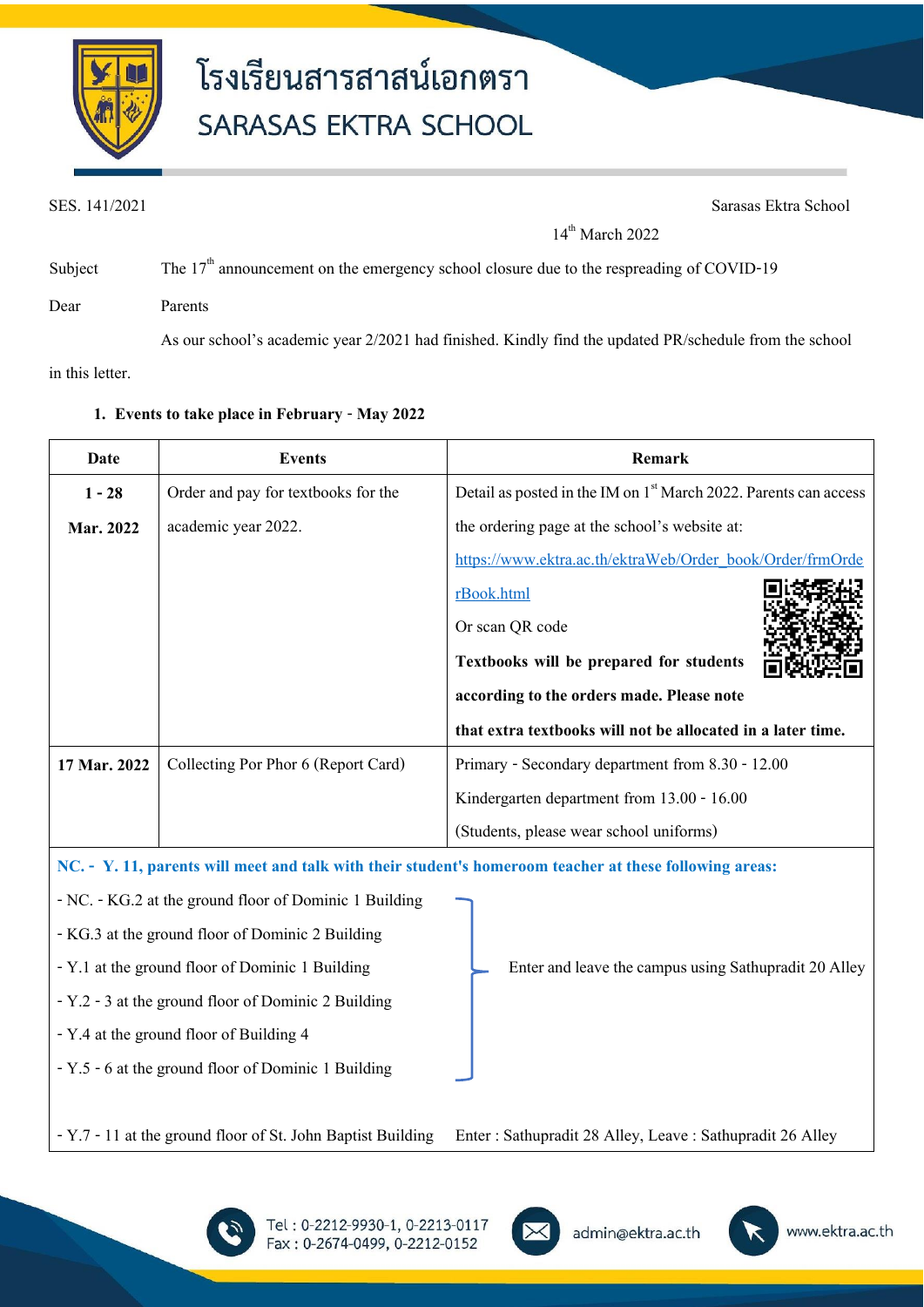

| Date                                                                                                                     | <b>Events</b>                    | Remark                                                           |  |  |
|--------------------------------------------------------------------------------------------------------------------------|----------------------------------|------------------------------------------------------------------|--|--|
| 30 Mar. -                                                                                                                | Sarasas Ektra School Summer Camp | As posted in the IM on $4th$ March 2022, parents can see details |  |  |
| 28 Apr. 2022                                                                                                             | 2022                             | information at:                                                  |  |  |
|                                                                                                                          |                                  | https://drive.google.com/file/d/1Ik132EWYXrTVoz1CVJST9           |  |  |
|                                                                                                                          |                                  | gjrmZCZXU2i/view                                                 |  |  |
|                                                                                                                          |                                  | Or scan QR code                                                  |  |  |
|                                                                                                                          |                                  | Can be registered and paid online starting from $7th$ March 2022 |  |  |
|                                                                                                                          |                                  | onward at:                                                       |  |  |
|                                                                                                                          |                                  | https://docs.google.com/forms/d/e/1FAIpQLSekDjoo2XTXiO           |  |  |
|                                                                                                                          |                                  | 998Tqp1qsTrshjXwvPNKg2hG3Vnkvuzw 3xg/viewform                    |  |  |
|                                                                                                                          |                                  | Or scan QR code                                                  |  |  |
| Remark: For students who will attend Y.1, Y.7, and Y.10, the school sets the special preparation course during Summer to |                                  |                                                                  |  |  |
| prepare them to be ready for the next year's level. Please see detailed information in the IM post.                      |                                  |                                                                  |  |  |

| 30 Mar. -    | Selling of school uniform          | Will be open from $8.30 - 15.30$                                   |
|--------------|------------------------------------|--------------------------------------------------------------------|
| 28 Apr. 2022 |                                    | $NC - Y.6$ : at the stationary room, primary department            |
|              |                                    | $Y.7 - Y.12$ : at the stationary room, secondary department        |
|              |                                    | Close on Saturday and Sunday                                       |
| 31 Mar. -    | Receive graduation documents for   | For students $Y.1 - 11$ who submitted their resignation within     |
| 1 Apr. 2022  | resigned students.                 | Thursday, March $17th 2022$ , and already paid for the tuition fee |
|              |                                    | for semester $2/2564$ .                                            |
|              |                                    | Documents can be received from $8.30 - 12.30$ $\mu$ .              |
| 8 Apr. 2022  | Receive graduation documents :     | For Y.12 students:                                                 |
|              | Por Phor 1, Por Phor 2, Por Phor 6 | Documents can be received from $8.30 - 15.00$ $\mu$ .              |
|              | (Report Card) and Yearbook         |                                                                    |





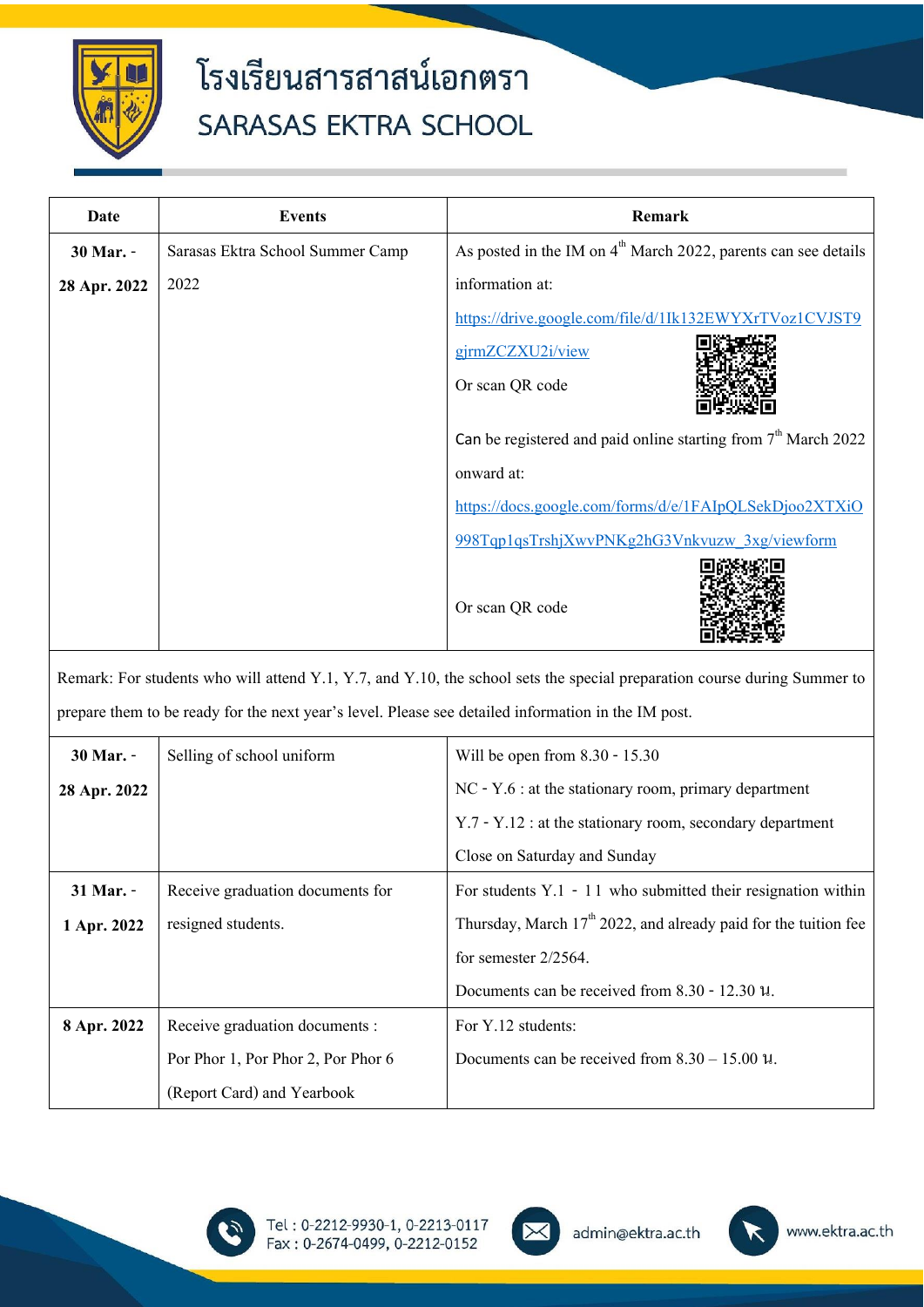

| Date         | <b>Events</b>                           | Remark                                                           |
|--------------|-----------------------------------------|------------------------------------------------------------------|
| 30 Apr. 2022 | Last day of student's resignation       | Student withdrawal after graduation in Academic Year 2021.       |
|              |                                         | Parents who wish to withdraw their children from school for      |
|              |                                         | Semester 1/2022 must submit a withdrawal request at the          |
|              |                                         | Administration Office on or before April 30th, 2022. (Except for |
|              |                                         | KG.3, Y.6, and Y.9 students: the due dates are stated on their   |
|              |                                         | Intention Inquiry Document). School will issue the academic      |
|              |                                         | documents/student certificates requested by parents once         |
|              |                                         | parents have stated their intention to withdraw by the date      |
|              |                                         | required, and after all tuition fees and other school fees (from |
|              |                                         | previous and current semester) have been paid in full.           |
|              |                                         | Submitting the withdrawal request after the aforementioned date  |
|              |                                         | is considered to be in breach of the school's regulations and    |
|              |                                         | parents must pay for the tuition fee for Semester 1/2022 before  |
|              |                                         | receiving academic documents and other student certificates.     |
| $18 - 20$    | First day of the semester 1 of academic | Kindergarten-Primary-Secondary                                   |
| May. 2022    | year 2022.                              | 18 May 2022: KG.1 / Y.1 / Y.4 / Y.7 / Y.10                       |
|              |                                         | 19 May 2022: KG.2 / Y.2 / Y.5 / Y.8 / Y.11                       |
|              |                                         | 20 May 2022: KG.3 / Y.3 / Y.6 / Y.9 / Y.12                       |

Lastly, parents can check PR news and activities news from many school's channel e.g.: Facebook: Ektra Activities, Important Messages (in Google Classroom), website: www.ektra.ac.th and Application School Bright

#### **2. Application School Bright**

School Bright Application has been used in our school since semester 2/2021 without charging any costs to parents as a means to help lesson parents' financial burdens. Nevertheless, charges will be applied to parents starting from the academic year 2023 onwards. Also, from  $26<sup>th</sup>$  April 2022 onward, the school will stop using line Checker and use only School Bright for the whole school. The application will allow parents to manage many school-related things very easily such as, "checking students' attendance, applying for leave and or viewing grade reports". Please see the clip provided in the link for more information.





admin@ektra.ac.th